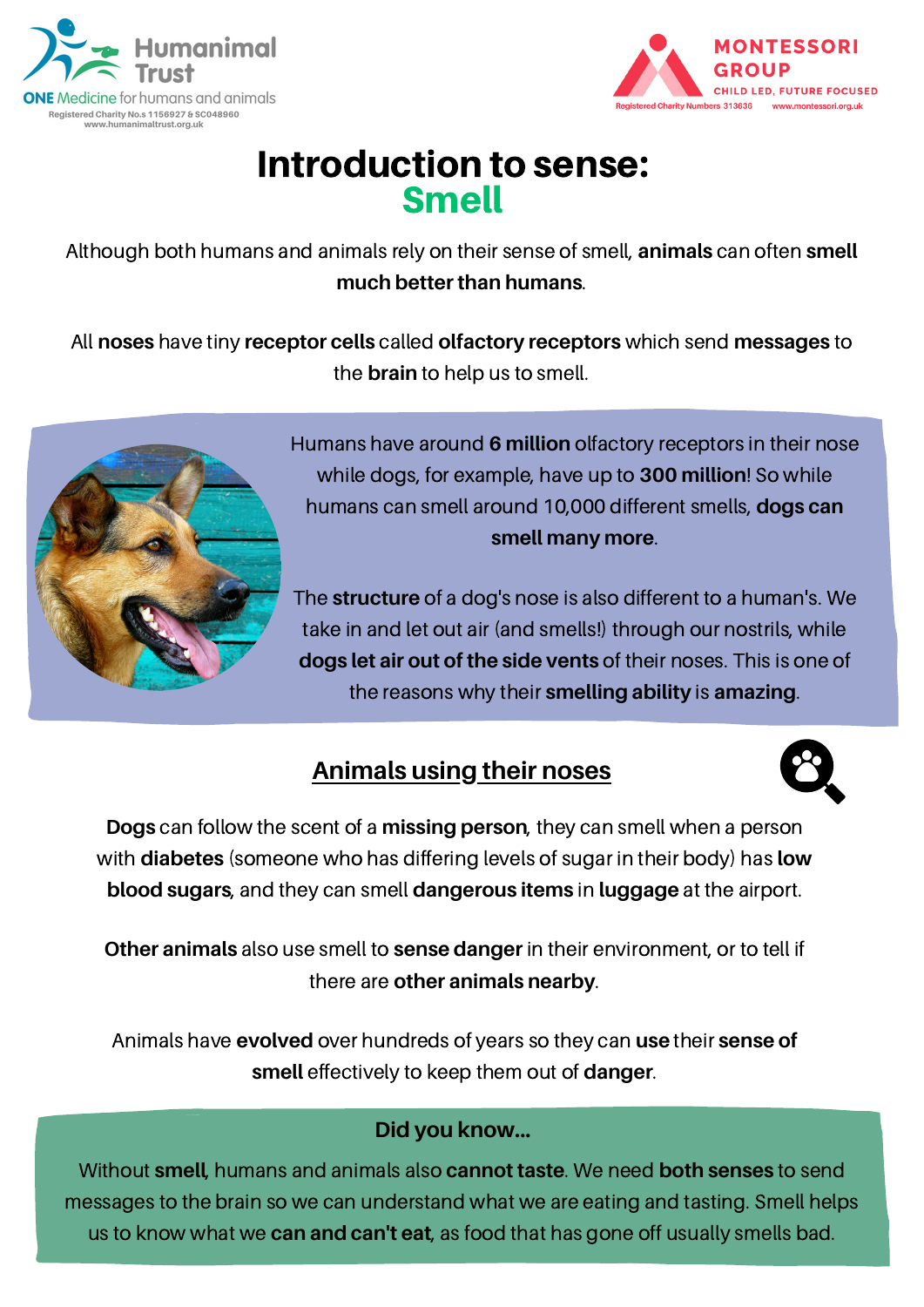



#### **Did you know?**



Smell is a **hedgehog**'s best sense they walk with their **noses in the air** sniffing all around them to help to **find food** and to **keep safe**.

Some animals, like **skunks**, use smell as a way to **protect themselves** - other animals leave them alone because they **smell so bad**!



Registered Charity No.s 1156927 & SC048960<br>www.humanimaltrust.org.uk



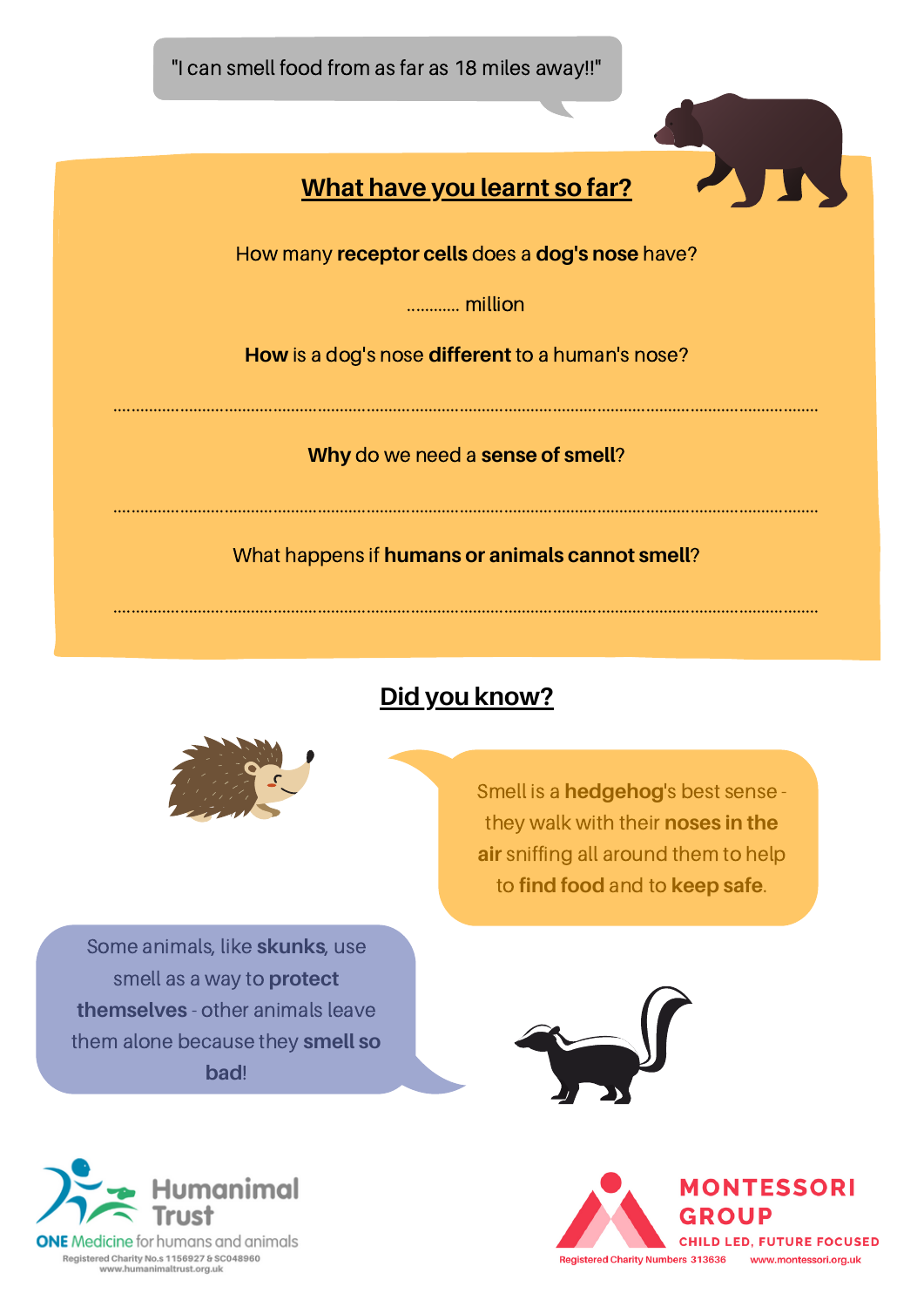# **Try it at Home - Make some smelling bottles**

This activity is for children ages 3-11. Young children will need help preparing the materials in the activity whilst older children can create them with very little support or even independently.

You will need: A few small containers with lids, like empty baby food jars. Some cotton balls, some spices or essential oils and a large piece of paper. Choose things that have different fragrances and don't be afraid to use some scents that don't smell very good.

Open the containers and put a cotton ball in each one. Add a small amount of ground spice or a few drops of essential oil on top of the cotton ball. Put the cap on and shake the container to coat the cotton ball with the scent. 1.

Draw a line down the middle of the piece of paper. Draw a smile or write 'Like' on one side then draw a frown or write 'Don't Like' on the other side. 2.



Place the paper in front of you, with your containers to the side.

- Pick up the first container. Open it and hold the container near your chin and breathe in through your nose. What do you smell? 4.
- Put the lid back on the container. If you liked the smell, put it on the 'Like' side of the paper. If you didn't like it, put the container on the 'Don't Like' side. 5.
- Smell each of the other fragrances in your containers, one at a time. Put them on the paper, either on the 'Like' of 'Don't Like' side. 6.
- Older children can then go on to talk about which fragrances they liked/disliked and why. 7.

Montessori is a hands-on learning approach that supports children's creativity, curiosity, problem solving and independence. The Montessori Group is pleased to Partner with Humanimal Trust to bring you interactive learning activities found in Montessori schools worldwide.





www.humanimaltrust.org.uk